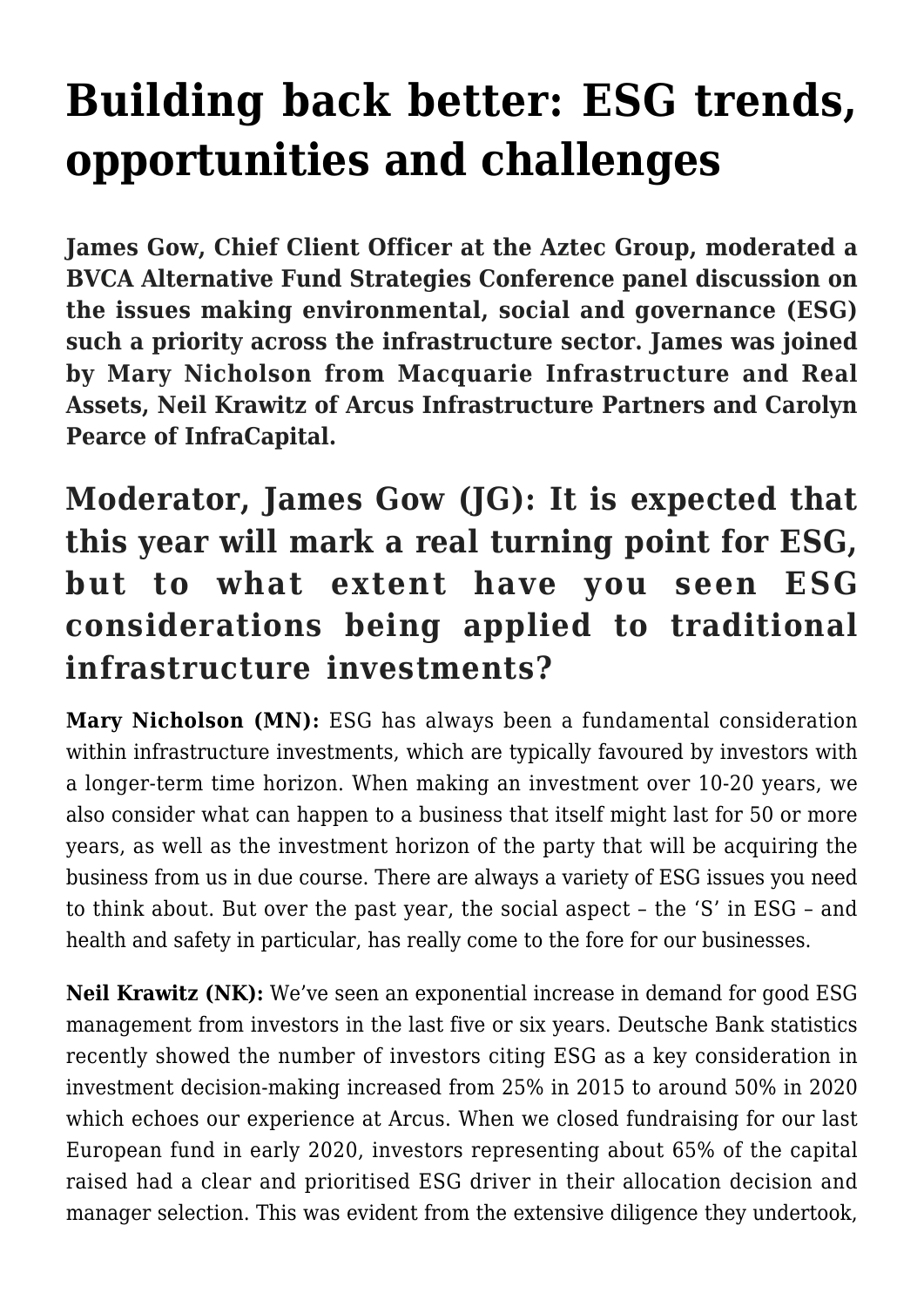as well as around their respective ESG reporting requirements.

We are now seeing more investors using ESG ratings provided by independent bodies like Principles for Responsible Investment (PRI) or an infrastructurespecific organisation such as the Global ESG Benchmark for Real Assets (GRESB), to make sure what the manager says is backed data that has been externally assessed by credible bodies. We have also seen investors developing their own bespoke internal due diligence tools, and even approaching us on a reverse inquiry basis, specifically because of ESG considerations. This all gives us a sense of the momentum at present. Investors are demanding more detail, a more sophisticated approach from managers, and are increasingly using ESG as the key criteria in their decision making.

**Carolyn Pearce (CP):** Our experience on the investor side has been very similar. One of the positives for the industry this year is the greater focus on firms quantifying their ESG impact. I am aware of a number of investors who have been getting impatient with general partners (GPs) who say they have great ESG programmes, but cannot measure basic impacts such as carbon footprint. We have also started to see updated investor questionnaires with a bigger focus on the social aspect. So, I think the events of last year have definitely created a new trajectory for ESG.

## **JG: How do you define an impact investment and what are you seeing in terms of the differences between impact and traditional investments within infrastructure?**

**CP:** An impact investment in our eyes is something that delivers a material and measurable positive societal or environmental impact, while hopefully also generating competitive returns. Given their essentiality to society, arguably traditional infrastructure can be defined as an impact asset. The more interesting question is to ask what is an impact fund versus a traditional infrastructure fund? Given the growing need for sustainable infrastructure, many funds are delivering material positive impact. An impact fund however takes it one step further with impact intentionality embedded into the strategy.

I think ultimately there will be a greater focus on how you define an impact fund.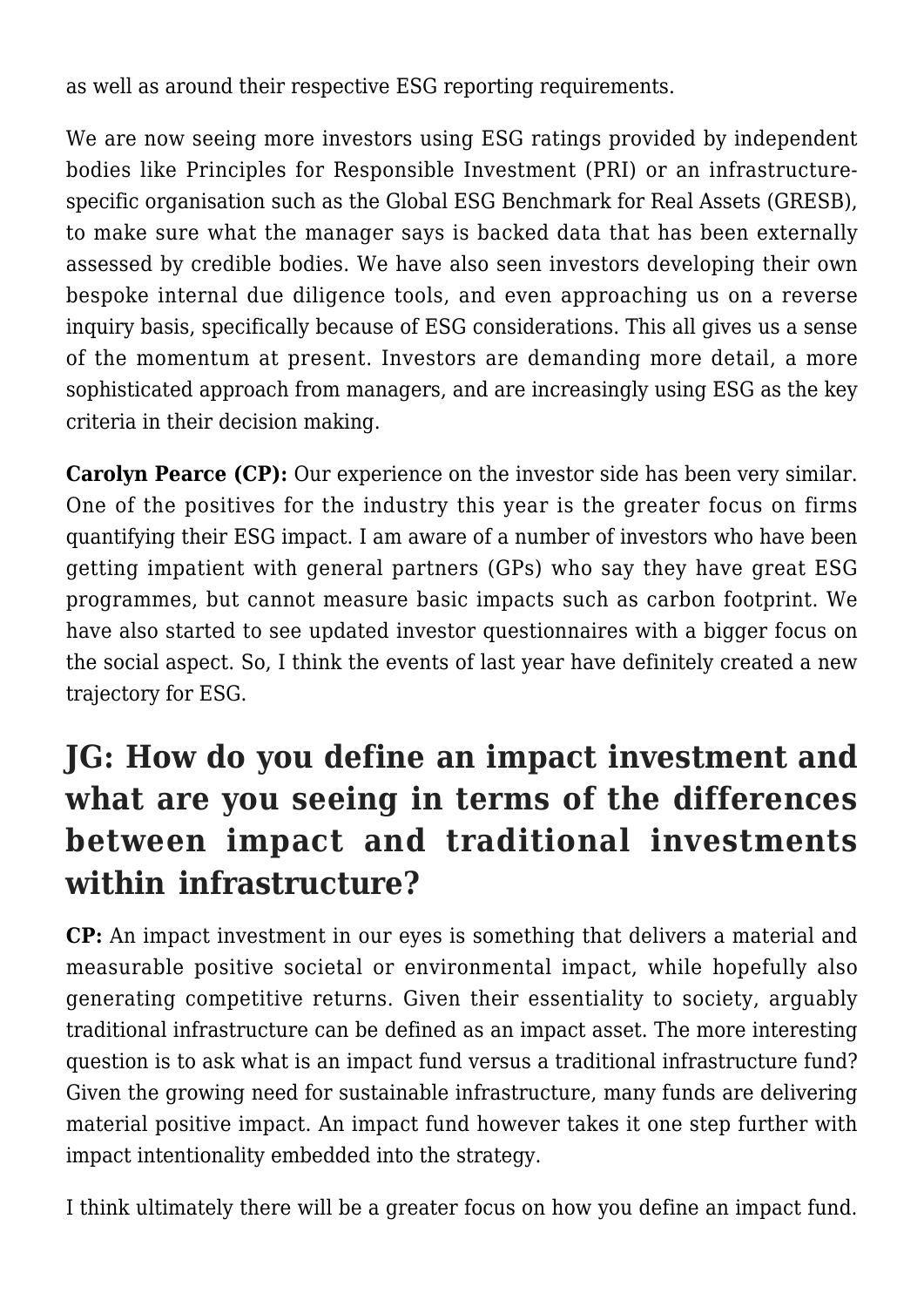It can't just be about greenwashing due to the nature of assets we have always invested in. The core part of its strategy needs to be a commitment to delivering the material positive societal impact, alongside investment returns. For this, there will have to be changes to the behaviours of investment committees and arguably incentive models that ensure fund managers are focusing on investments with that positive impact and are no longer being driven just by financial incentives. That is where I think we can expect an interesting evolution for the industry we know.

**MN:** There are a lot of players now moving into the impact space, which is obviously great to see. But setting aside that shift from investors towards impact investing for the moment, we're also clearly seeing a greater emphasis from investors across all sorts of traditional products. They want to know the impact of the investments you have made, and want to see it being reported against the UN's Sustainable Development Goals, or tracking carbon footprint information over time.

Investors are all certainly demanding a lot more from GPs on the non-financial performance of the businesses they are invested in, even when through traditional funds. I think that is a really positive development, and makes it even more important that we show our progress and keep communicating what we are doing.

## **JG: What are your views on upcoming legislation and governance including SFDR (Sustainable Finance Directive) and which areas do you think infrastructure needs to focus on?**

**CP:** The purpose of the legislation is to create a common language across the industry, and to increase everyone's ability to communicate in a transparent and consistent way. It's not just a positive for investors who are better able to allocate in favour of managers who really do care about ESG across their investments. It's also positive for the industry, which can articulate the pivotal role that private funds play in terms of providing essential services to society.

Of course, the devil is in the detail, and you don't want to increase the burden or paperwork to deter people from making stronger commitments with regards to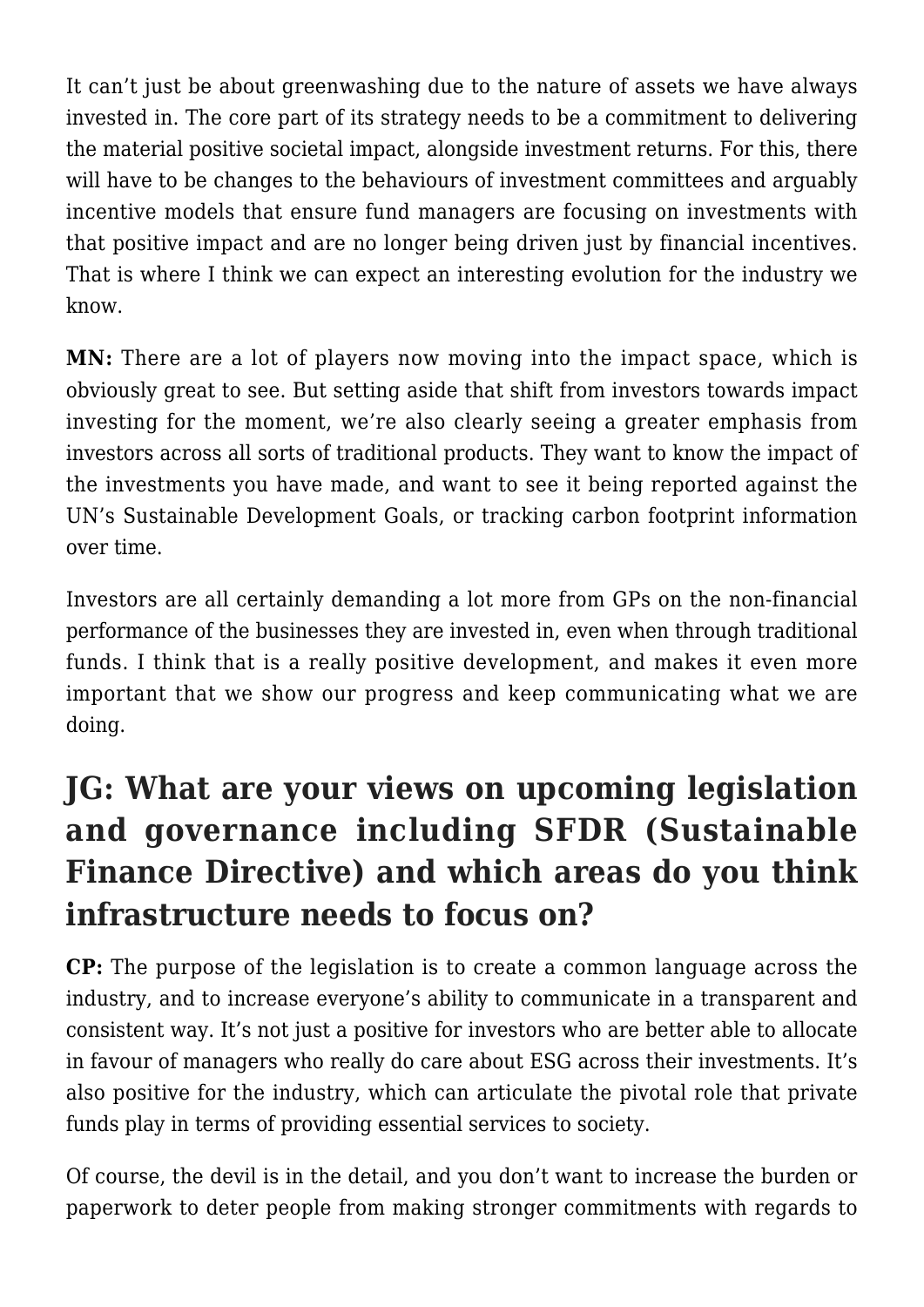their ESG activities. But net I see new initiatives as a positive, because it generally reflects more policymaking support for private investment in sustainable investments generally, which creates more investment opportunities for us. New incumbent technologies often require a government subsidy or government support to get off the ground and mitigate some of the risk for investors. So, I think the momentum is a positive one for the sector, as well as for investors.

**NK:** It's very important to ensure standards exist that people can be compared against, particularly to reduce the risk of 'greenwashing'. From my perspective, what we want to see is standardisation rather than divergent frameworks and differing ways of reporting. We need a critical mass of companies reporting using the same tools and converging around the same ESG frameworks. But the challenge within the infrastructure industry is that we have many different subsectors that are quite dissimilar businesses and have different ESG or sustainability elements. This requires a well thought-out and tailored approach to managing each infrastructure sub-sector differently dependent on what is material for that business.

Certainly, the environmental aspect of ESG is being tackled through measures like the Taskforce on Climate Related Disclosures (TCFD) and the European Union's taxonomy for sustainable activities. However in the last year , a light has been shone on the social side of ESG – whether from employees, customers, contractors, or the community generally, harmonisation on the social aspects of ESG looks like the next important step.

**MN:** It's good to see standardisation and common reporting being introduced, but what is more important is that the information produced by the reporting leads to better investment decision making. It's all very well reporting on a number of metrics, but investors need to understand the context.

Those of us who have been living and breathing the European regulations over the last few months are looking toward to some sort of clarity on what the detail looks like when they come into force in March. Of course, the UK is continuing to undergo a post-Brexit consultation period, and will hopefully implement its own similar versions. I think consistency between jurisdictions is something that those of us on the GP side are going to be looking forward to, and I am certainly hoping very much for.